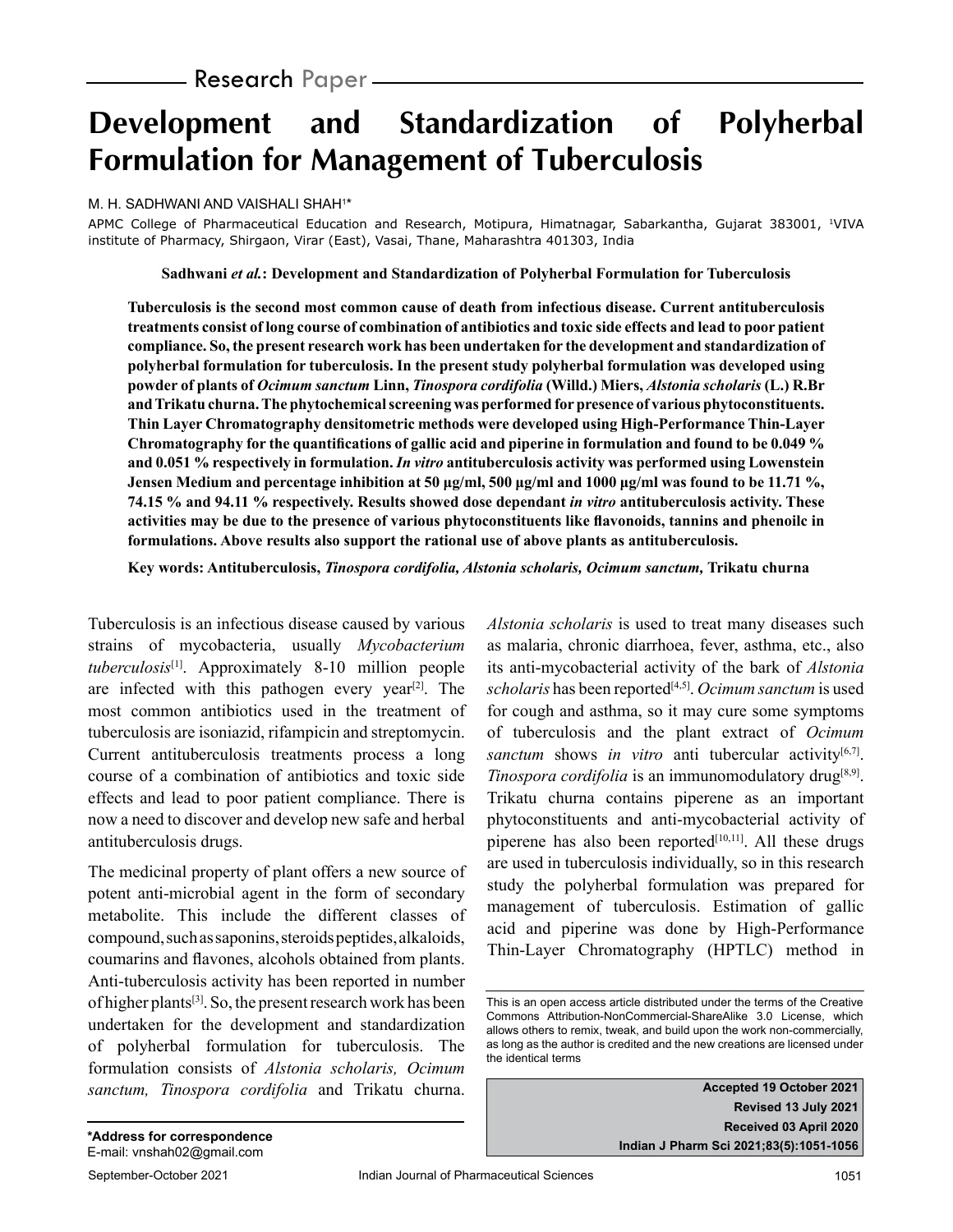formulation. Formulation was evaluated for its antitubercular activity using *in vitro* anti-microbial assay using H37Rv strain.

## **MATERIALS AND METHODS**

#### **Materials:**

All the chemicals and solvent used in the experiments were of analytical grade. Gallic acid and piperine was collected form Natural Remedies Pvt Ltd. (Bangalore, India).

#### **Collection and authentication of plant materials:**

*Alstonia scholaris* (Bk), *Ocimum sanctum* (L), *Tinospora cordifolia* (St) and *Zingiber officinale* (rh) were collected from Himatnagar, Sabarkantha district of Gujarat, India. The fruit *of Piper nigrum* and *Piper longum* were procured from market. Their identities were confirmed at the Department of Botany by Dr M.M. Prajapati, Himatnagar, Gujarat, India.

#### **Development of formulation:**

The drugs of plant origin were dried and made into fine powders, separately. Trikatu churna was prepared by mixing fine powders of *Piper nigrum*, *Piper longum*  and *Zingiber officinale* in equal proportions. The fine powder of remaining drugs and Trikatu churna were taken in equal proportion and polyherbal formulation is prepared (Table 1).

## **Standardization of the developed formulation:**

**Physicochemical & phytochemical screening of formulation:** Physicochemical parameters of formulation was done as per the who guideline includes alcohol and water soluble extractive value and ash value[12,13]. Preliminary Phytochemical screening of formulation was done for the presence of different phytoconstituents by chemical test<sup>[14]</sup>  $\&$  Thin Layer Chromatography (TLC)<sup>[15]</sup>.

## **Quantification of polyphenol and total flavonoids: Stock solution of polyherbal formulation 1 mg/ ml was prepared in methanol and used for the estimation of polyphenol and flavonoids.**

**Polyphenol content:** Total phenol content in plant extract is generally determined according to folin  $ciocalteu$  method<sup>[16]</sup>. This colorimetric method is based on the reduction of a phosphotungstate phosphomolybdate complex by phenolic to blue colour product in alkaline condition. Each of 100 µl of sample

#### **TABLE 1: COMPOSITION OF FORMULATION**

| S. No | <b>Ingredients</b>                                                                      | Part of plant Quantity |        |
|-------|-----------------------------------------------------------------------------------------|------------------------|--------|
|       | Alstonia scolaris                                                                       | Bark                   | 1 part |
|       | Ocimum sanctum                                                                          | Leaves                 | 1 part |
| ર     | Tinispora cordifolia                                                                    | Stem                   | 1 part |
|       | Trikatu churna<br>(Zingiber officinale (rh),<br>Piper longum & Piper<br>nigrum (fruit)) |                        | 1 part |

was taken in 25 ml volumetric flask, to which 10 ml of water and 1.5 ml of folin ciocalteau reagent were added. The mixture was then kept for 5 min. And 4 ml of 20 % w/v sodium carbonate solution was added. The volume was made up to 25 ml with double distilled water. The mixture was kept for 30 min until blue colour developed. The samples were then observed at 765 nm in Ultraviolet (UV)-visible spectrometer Shimadzu, UV-1601, Japan. The percentage total phenolic content was calculated from calibration curve of gallic acid plotted under similar procedure.

**Total flavonoids:** Aluminium chloride (AlCl<sub>3</sub>) colorimetric method was used for flavanoid determination $[17]$ . The method is based on the quantification of yellow colour produced by interaction of flavanoids with AlCl<sub>2</sub> reagent. 1 ml of sample from stock solution was mixed with 3 ml methanol, 0.2 ml of 10 %  $AlCl<sub>3</sub>$ , 0.2 ml of 1 M potassium acetate and 5.6 ml distilled water. The solution was maintained at room temperature for 30 min; the absorbance of the reaction mixture was measured at 415 nm with UV-Visible spectrophotometer. The percentage of total flavanoid was calculated from calibration curve of standard flavanoid (rutin) plotted under similar procedure.

## **Quantification of gallic acid and piperine in polyherbal formulation by HPTLC:**

Spotting device-Linomat V Automatic Sample Spotter, CAMAG (Muttenz, Switzerland); Syringe: 100 µl Hamilton (Bonadzu, Switzerland); TLC Chamber-Glass with trough chamber  $(20\times10\times4$  cm), CAMAG; Densitometer-TLC scanner 3 linked to WinCats Software, CAMAG; HPTLC plates-10×10 cm, 0.2 mm thickness pre-coated with silica gel 60 F254, Merck; KgaA, Cat. No. 1.05548 (Darmstadt, Germany); Experimental conditions: Temperature 25±2º, relative humidity 40 %

A stock solution of both was prepared by dissolving 10 mg of drug in methanol and making up the volume to 10 ml with methanol to get the final concentration of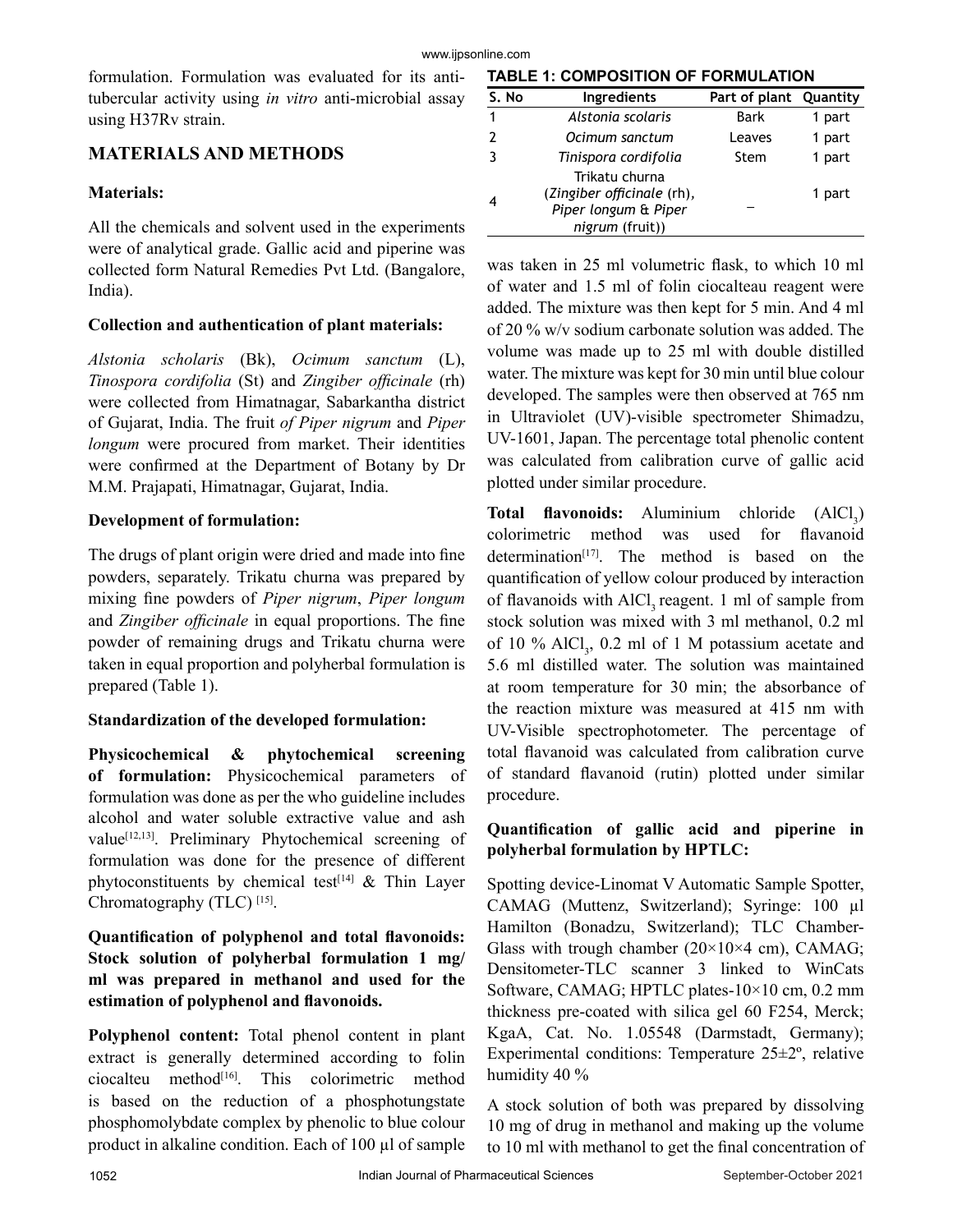1 mg/ml. From this stock solution standard solution of 4-15 µg/ml were prepared by transferring aliquots (0.2- 1.5 ml) of stock solution to 10 ml volumetric flasks and adjusting the volume to 10 ml with methanol.

Sample solutions was prepared by dissolving 100 mg of the extract of formulation in methanol and making up the volume to 10 ml to get the concentration of 10 mg/ml.

Different concentration of the standard solution was applied in triplicate on silica gel 60 F254 plate (E. Merck) (0.2 mm thickness) with the CAMAG Linomat V Automatic sample Spotter. The plate was developed in a solvent system of Toluene:Ethyl acetate:Formic acid:Methanol (3:4:0.8:0.2) at 25±20° temperature and 40 % relative humidity and allowed to travel up to a distance of 8 cm. After development the plate was dried in air and scanned densitometrically at 254 nm for gallic acid & piperine. The peak areas were recorded. Calibration curve of gallic acid and piperine was prepared by plotting peak areas *vs.* concentration. The amount of gallic acid and piperine in the sample was calculated using the respective calibration curve.

## **Validation of analytical methods:**

Validation of the developed HPTLC method was carried out as per the International Conference on Harmonization (ICH) guidelines Q2 (R1) for specificity, sensitivity, accuracy, precision and repeatability<sup>[18,19]</sup>.

## *In vitro* **anti-tuberculosis activity:**

*In vitro* anti-tuberculosis activity was performed by using Lowenstein Jensen method (Proportion method). The water extract of formulation was subjected to screening by Lowenstein Jensen Method using H37Rv strain of *Mycobacterium tuberculosis* (*M. tuberculosis*) (Lowenstein Jensen Medium (LJ Medium)). The 10-fold dilution of standard 1 mg/ml *M. tuberculosis* suspension H37Rv were streaked on LJ medium for determining Colony Forming Unit (CFU) in the presence and absence of plant extracts.

The formulation extract was incorporated in the medium at concentration of 50  $\mu$ g/ml, 500  $\mu$ g/ml and 1000 µg/ml prior to inspissation. The medium set inoculated with the standard bacterial suspension and incubated at 37° for 21 d. For comparison, extract free control slants were used. Percentage inhibition was calculated by mean reduction in number of colonies on extract containing as compared to extract free controls<sup>[20,21]</sup>. All above mentioned activity was done as per the specification for Biosafety level cabinet 2 for infectious organism.

## **RESULTS AND DISCUSSION**

In present study we have developed polyherbal formulation and it was standardized using simple quantitative techniques.

Physicochemical parameters of polyherbal formulation showed in Table 2. Alcohol soluble extractive (10.41 %) is more than water soluble extractive (9.7 %). Phytochemical analysis of formulation by chemical test was shown in Table 3 for the presence of various phytoconstituents includes tannin, phenolic, flavonoid & saponin, Phytochemical screening by TLC was done by solvent system Toluene:Ethyl acetate:Methanol:Formic acid (3:4:0.2:0.8). Results were shown in Table 4. In the present investigation physicochemical parameters like ash value (Total ash & acid insoluble ash) and extractive value (water & alcohol soluble) of formulation was done for the standardization of formulation, chemical test and TLC gives the presence of various phytoconstituents.

Total phenolic and flavonoid content were calculated by using calibration curve data for gallic acid (Table 5) and rutin respectively (Table 6). Oxidative stress plays an important role in the pathogenesis of tuberculosis besides other chronic ailments owing to the reasons: result of tissue inflammation, poor dietary intake, free radicals burst from activated macrophages, poor

**TABLE 2: PHYSICAL PARAMETER OF POLYHERBAL FORMULATION**

| S. No. | <b>Physical Parameters</b> | % $w/w \pm SD$ (n=3) |
|--------|----------------------------|----------------------|
|        | Total ash                  | $2.16 \pm 0.28$      |
| 2      | Acid insoluble ash         | $0.31 \pm 0.02$      |
| -3     | Water soluble ash          | $0.75 \pm 0.05$      |
|        | Alcohol soluble extractive | $10.4 + 0.28$        |
| 5      | Water soluble extractive   | $9.7 \pm 0.2$        |

#### **TABLE 3: QUALITATIVE CHEMICAL INVESTIGATION OF FORMULATION**

| S. No.        | <b>Phytochemical Nature</b>     | Methanol<br>extract | Water<br>extract |
|---------------|---------------------------------|---------------------|------------------|
|               | Alkaloids                       | +                   | $\ddot{}$        |
| $\mathcal{P}$ | Proteins and amino acids        | $\ddot{}$           | $\ddot{}$        |
| 3             | Carbohydrates                   | $\ddot{}$           | $\ddot{}$        |
|               | <b>Flavonoids</b>               | $\div$              | $\ddot{}$        |
| 5             | Tannins (Phenolic<br>compounds) | $\ddot{}$           | $\ddot{}$        |
| 6             | Fixed oils & Fats               |                     |                  |
|               | Saponin                         |                     |                  |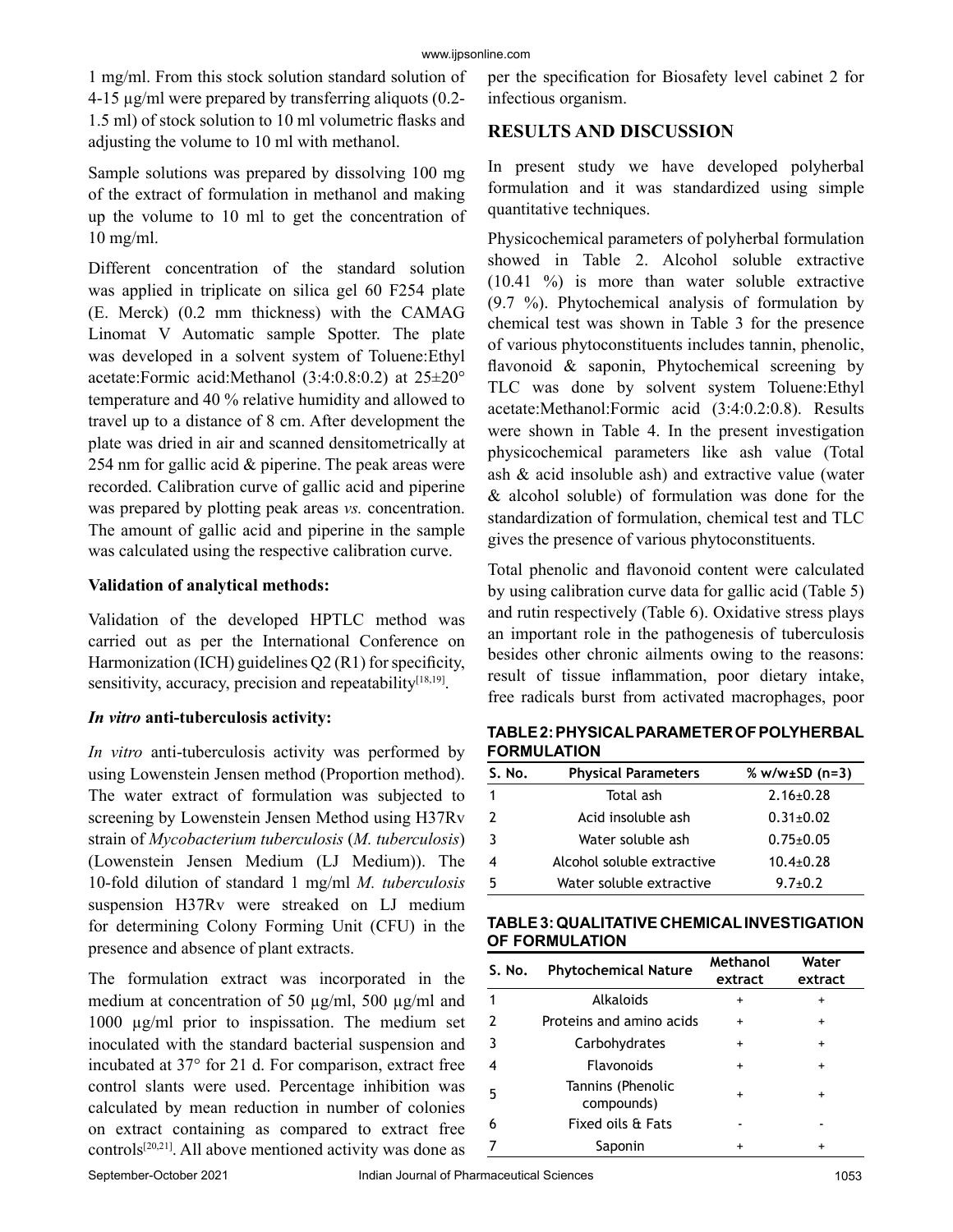| TABLE 4: TLC FINGERPRINTING OF METHANOLIC EXTRACT OF FORMULATION |                                                |                          |  |  |
|------------------------------------------------------------------|------------------------------------------------|--------------------------|--|--|
| <b>Detection</b>                                                 | <b>Rf</b> value                                | Inference                |  |  |
| UV light at 254 nm                                               | 0.69, 0.71, 0.8                                |                          |  |  |
| UV light at 366 nm                                               | 0.35, 0.41, 0.69, 0.75, 0.8                    |                          |  |  |
| Ferric chloride                                                  | 0.65                                           | <b>Tannins</b>           |  |  |
| Dragendorff reagent                                              | 0.14, 0.26, 0.8                                | Alkaloids                |  |  |
| Vanillin sulphuric acid                                          | 0.14, 0.19, 0.71, 0.78, 0.88                   | Triterpenoids            |  |  |
| Anisaldehyde sulphuric Acid                                      | 0.14, 0.21, 0.64, 0.67, 0.78, 0.85, 0.90, 0.94 | <b>Bitter principles</b> |  |  |

www.ijpsonline.com

Note: Solvent system:Toluene:Ethyl acetate:Methanol:Formic acid (3:4:0.2:0.8)

#### **TABLE 5: CALIBRATION CURVE DATA FOR GALLIC ACID (CONCENTRATION** *vs.* **ABSORBANCE)**

| Conc of gallic acid<br>$(\mu g/ml)$ | Absorbance±SD (n=3) |  |  |
|-------------------------------------|---------------------|--|--|
| 20                                  | $0.094 \pm 0.001$   |  |  |
| 40                                  | $0.2 + 0.02$        |  |  |
| 60                                  | $0.28 \pm 0.015$    |  |  |
| 80                                  | $0.37 \pm 0.02$     |  |  |
| 100                                 | $0.49 \pm 0.01$     |  |  |

Note: Correlation coefficient: 0.995; Slope: 0.0048; Intercept: 0.0018

**TABLE 6: CALIBRATION CURVE DATA FOR RUTIN (CONCENTRATION** *vs.* **ABSORBANCE)**

| Conc of Rutin $((\mu g/ml))$ | Absorbance $\pm$ SD (n=3) |  |  |
|------------------------------|---------------------------|--|--|
| 20                           | $0.051 \pm 0.01$          |  |  |
| 40                           | $0.087 \pm 0.01$          |  |  |
| 60                           | $0.145 \pm 0.003$         |  |  |
| 80                           | $0.195 \pm 0.02$          |  |  |
| 100                          | $0.25 \pm 0.01$           |  |  |

Note: Correlation coefficient: 0.9954; Slope: 0.0025; Intercept: 0.0062

immunity etc.,<sup>[22]</sup>. Plants containing flavonoids and polyphenolics are known to possess strong antioxidant properties. Hence in the present study polyphenolic and flavonoid content were estimated. Significant amount of polyphenolic  $(0.61 \% \text{ w/w})$  and flavonoid compound  $(0.53 \, %$  w/w) were present in formulation, which attributes to its rationality of possessing antioxidant activity.

Formulation was standardized by using marker compound. TLC densitometric methods were developed using HPTLC for the quantification of gallic acid & piperine marker compounds from the formulation. Solvent systems were optimized to achieve best resolution of the marker compounds from other components of the sample extract. Of the various solvent system tried, one containing solvent system-Toluene: Ethyl acetate:Methanol:Formicacid (3:4:0.2:0.8) gave best resolution of gallic acid  $(R_f=0.65)$  and Piperine  $(R_f=0.78)$  in the presence of other compounds in the sample extract and enabled the quantification of marker

compounds. The identity of the bands in the sample extracts were confirmed by comparing the Rf and the absorption spectra by overlaying their UV absorption spectra with those of their respective standards. HPTLC chromatogram for gallic acid and piperine was shown in fig. 1 & fig. 2 respectively. Estimation of gallic acid and piperine was shown in Table 7 & Table 8 respectively. Gallic acid and piperine was found to be 0.049 %  $\&$ 0.051 % respectively. The method was validated in terms of Linearity, Precision and Limit of detection, Limit of quantification, Accuracy and specificity. Summary of validation parameters were shown in Table 9. Formulation was standardized by using marker compound. TLC densitometric methods were developed using HPTLC for the quantification of gallic acid  $\&$ piperine marker compounds from the formulation. The method was found to be suitable for the quantification of these marker compounds in the raw materials and formulation.

The result of the antimycobacterial activity by LJ medium is presented in Table 10 against H37Rv a standard strain of *M. tuberculosis*. Average growth and percentage inhibition of *M. tuberculosis* H37Rv by LJ proportion method on water extract and extract free control LJ slants, after 21 d of incubation at 37° were recorded. Inhibition of *M. tuberculosis* H37Rv was observed for all this concentration. Consistent reduction in CFU against H37Rv strains were observed for all the concentrations 50  $\mu$ g /ml, 500  $\mu$ g /ml, 1000 µg /ml. The maximum percentage inhibition was found 94.11 % at 1000 µg/ml. Data shown in Table 10. The formulation showed dose dependent inhibition of growth of *M. Tuberculosis*. This activity may be due to the presence of tannin and flavonoid compounds, also due to significant amount of bioactive compound gallic acid which is reported for antioxidant activityand piperine which was also reported for anituberculosis activity<sup>[23]</sup>. Above results also support the rational use of above plants in formulation for the management of anti-tuberculosis.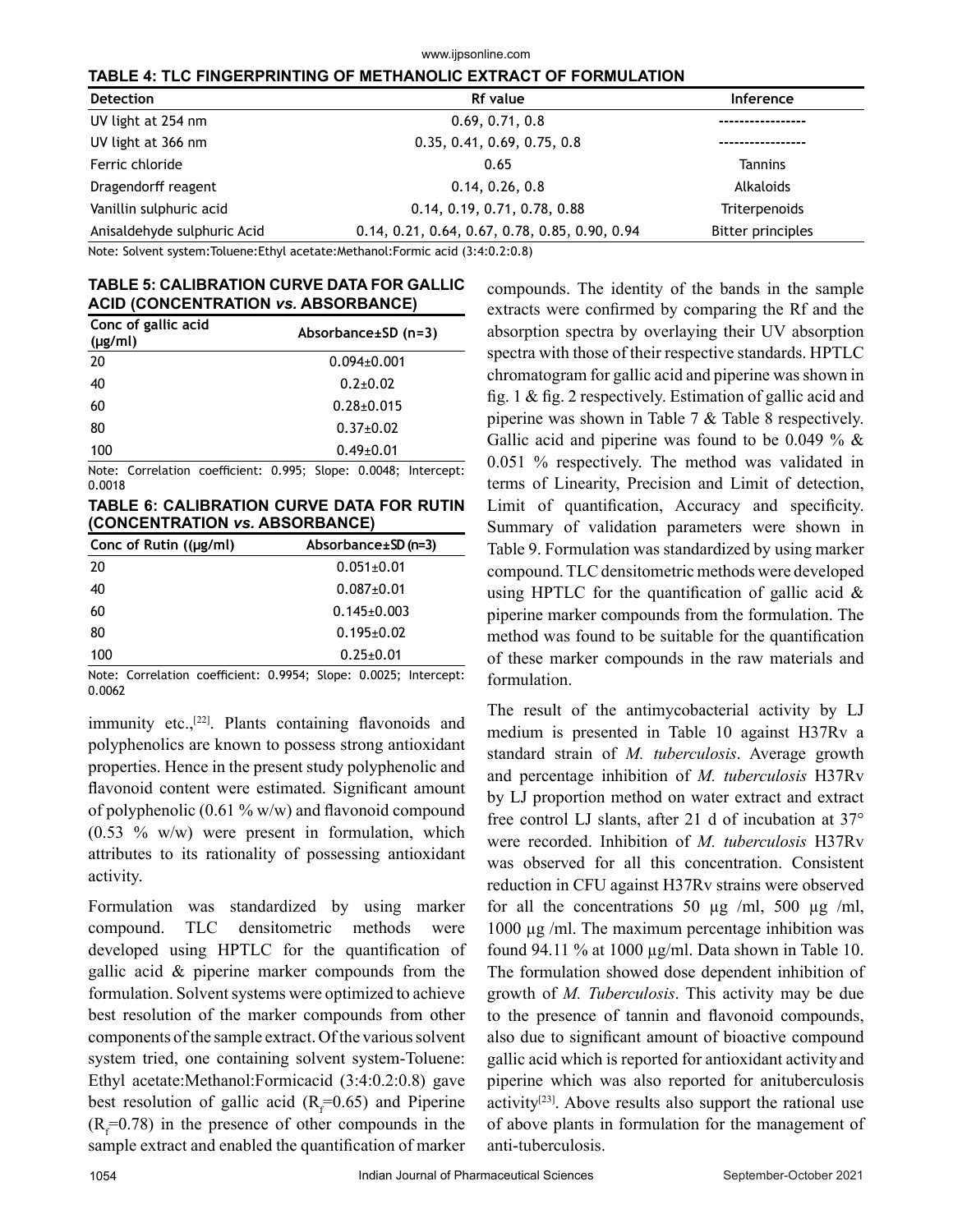

**Fig 1: HPTLC Chromatogram of formulation and standard gallic acid (R<sup>f</sup> : 0.65)**



Fig 2: **HPTLC Chromatogram of formulation and piperine (R<sub>i</sub>: 0.78)** 

**TABLE 7: CALIBRATION CURVE DATA FOR GALLIC ACID BY HPTLC (CONCENTRATION** *vs.* **PEAK AREA)**

| Concentration of gallic Peak area±SD<br>acid (ng/spot) | $(n=3)$            | Coefficient of<br>variance (% CV) |
|--------------------------------------------------------|--------------------|-----------------------------------|
| 400                                                    | 1320.9±25.89       | 1.96                              |
| 600                                                    | $1546.1 \pm 23.54$ | 1.52                              |
| 800                                                    | $1854.3 \pm 32.8$  | 1.76                              |
| 1000                                                   | $2049.1 \pm 40.1$  | 1.95                              |
| 1500                                                   | $2536.9 \pm 31.6$  | 1.24                              |

Note: Correlation coefficient: 0.9916; Slope: 1.109; Intercept: 907.69, Values are expressed as mean±SD (n=3)

#### **TABLE 8: CALIBRATION CURVE DATA FOR PIPERINE (CONCENTRATION** *vs.* **PEAK AREA)**

| Concentration of gallic                                                                                                                                                                                                                                                                                            | Peak area±SD (n=3) | % CV |
|--------------------------------------------------------------------------------------------------------------------------------------------------------------------------------------------------------------------------------------------------------------------------------------------------------------------|--------------------|------|
| acid (ng/spot)                                                                                                                                                                                                                                                                                                     |                    |      |
| 400                                                                                                                                                                                                                                                                                                                | $2136.8 + 40.3$    | 1.88 |
| 600                                                                                                                                                                                                                                                                                                                | $2508.8 \pm 35.2$  | 1.40 |
| 800                                                                                                                                                                                                                                                                                                                | $2935.8 \pm 39.45$ | 1.34 |
| 1000                                                                                                                                                                                                                                                                                                               | $3256.4 + 41.6$    | 1.27 |
| 1500                                                                                                                                                                                                                                                                                                               | $4025.2 \pm 39.8$  | 0.98 |
| $\mathbf{M}$ . The contract of the contract of $\mathbf{A}$ $\mathbf{A}$ $\mathbf{A}$ $\mathbf{A}$ $\mathbf{A}$ $\mathbf{A}$ $\mathbf{A}$ $\mathbf{A}$ $\mathbf{A}$ $\mathbf{A}$ $\mathbf{A}$ $\mathbf{A}$ $\mathbf{A}$ $\mathbf{A}$ $\mathbf{A}$ $\mathbf{A}$ $\mathbf{A}$ $\mathbf{A}$ $\mathbf{A}$ $\mathbf{A}$ |                    |      |

Note: Correlation coefficient: 0.9949; Slope: 1.7144; Intercept: 1498.2, Values are expressed as mean±SD (n=3)

**TABLE 9: SUMMARY OF VALIDATION PARAMETERS FOR GALLIC ACID AND PIPERINE**

| <b>Parameters</b>                      | <b>Gallic acid</b> | Piperine        |
|----------------------------------------|--------------------|-----------------|
| Linearity<br>(Correlation-coefficient) | 0.991              | 0.994           |
| Repeatability of measurement           | 1.65               | 1.96            |
| Intra-day precision                    | 1.26-1.74          | $0.76 - 1.57$   |
| Inter-day precision                    | 1.16-1.71          | $0.65 - 1.51$   |
| Limit of Detection (ng/spot)           | 33.83              | 53.09           |
| Limit of Quantification (ng/spot)      | 102.52             | 160.90          |
| Accuracy                               | 98.89±0.747        | $98.83 \pm 0.7$ |
| Range (ng/spot)                        | 400-1500           | 400-1500        |
| Specificity                            | Specific           | Specific        |

#### **TABLE 10: RESULTS OF** *IN VITRO* **ANTI TUBERCULOSIS ACTIVITY**

| LJ proportion method         |             |    |    |                                                       |             |       |
|------------------------------|-------------|----|----|-------------------------------------------------------|-------------|-------|
| CFU on media<br>% Inhibition |             |    |    |                                                       |             |       |
| Control                      | 50<br>ug/ml |    |    | 500 1000 50 500 1000<br>1g/ml µg/ml µg/ml µg/ml µg/ml |             |       |
| 51                           | 45          | 13 | -3 |                                                       | 11.71 74.15 | 94.11 |